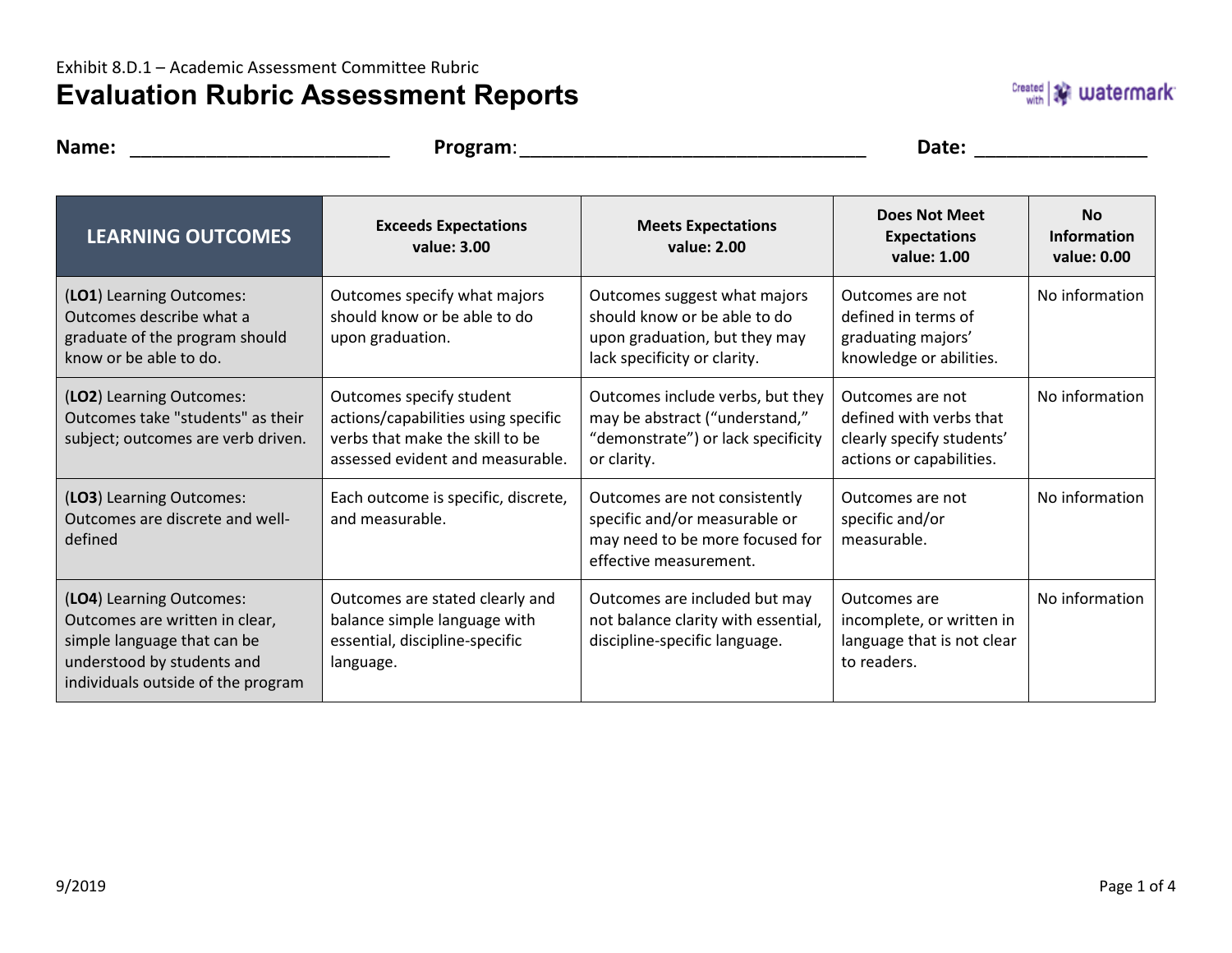## Exhibit 8.D.1 – Academic Assessment Committee Rubric

| <b>DATA</b>                                                                                                          | <b>Exceeds Expectations</b><br>value: 3.00                                                                               | <b>Meets Expectations</b><br>value: 2.00                                                                                                                            | <b>Does Not Meet Expectations</b><br>value: 1.00                                                                                                                        | <b>No Information</b><br>value: 0.00                                                           |
|----------------------------------------------------------------------------------------------------------------------|--------------------------------------------------------------------------------------------------------------------------|---------------------------------------------------------------------------------------------------------------------------------------------------------------------|-------------------------------------------------------------------------------------------------------------------------------------------------------------------------|------------------------------------------------------------------------------------------------|
| (D5) DATA: Data are presented for<br>each learning outcome.                                                          | Data are clearly presented<br>for each learning outcome.                                                                 | Data are unclear or incomplete.                                                                                                                                     | Data are unclear and<br>incomplete.                                                                                                                                     | Data are not<br>reported                                                                       |
| (D6) DATA: Data are organized by and<br>aligned with learning outcomes.                                              | Data are relevant to each<br>learning outcome listed.                                                                    | Data are relevant for some but<br>not all learning outcomes.                                                                                                        | Data are not aligned with<br>learning outcomes.                                                                                                                         | No information                                                                                 |
| (D7) DATA: Assessment methods are<br>described.                                                                      | Assessment methods are<br>well described for each<br>learning outcomes.                                                  | Assessment methods are<br>described, although the<br>description may be incomplete.                                                                                 | Assessment methods are<br>inadequately described, or<br>hard to understand.                                                                                             | No information/<br>Methods<br>missing                                                          |
| (D8) DATA: The linkage between<br>assessment methods and outcomes is<br>explicit.                                    | Linkage/alignment<br>between each learning<br>outcome and assessment<br>method is logical and<br>clearly explained.      | Linkage/alignment between each<br>learning outcome and assessment<br>method is explained but the<br>explanations may be incomplete,<br>irrelevant or unclear.       | Linkage/alignment between<br>each learning outcome and<br>assessment method is<br>explained but the explanations<br>may be incomplete, irrelevant<br>and unclear.       | Linkage/alignme<br>nt between<br>each outcome<br>and assessment<br>method is not<br>explained. |
| (D9) DATA: Rubrics or evaluation<br>instruments for each learning<br>outcome are included as an appendix.            | Samples of well-defined<br>and clearly aligned rubrics<br>or evaluation instruments<br>are included for each<br>outcome. | Samples of rubrics or evaluation<br>instruments may be included only<br>for some outcomes, are not well<br>defined, or are not clearly aligned<br>with the outcome. | Samples of rubrics or<br>evaluation instruments may be<br>included only for some<br>outcomes, are not well defined,<br>and are not clearly aligned with<br>the outcome. | Samples of<br>rubrics or<br>evaluation<br>instruments are<br>not included.                     |
| (D10) DATA:<br>Data summarized to show student<br>performance, such as by an average<br>score, percent passing, etc. | Student performance is<br>summarized based on<br>meaningful data.                                                        | Student performance is<br>summarized, but the summary is<br>either incomplete, or not based<br>on meaningful data.                                                  | Student performance is<br>summarized, but the summary<br>is incomplete, and not derived<br>from meaningful data.                                                        | Section does<br>not include a<br>summary of<br>student<br>performance                          |
| (D11) DATA: Report provides trend<br>data up to five years                                                           | Report presents multiple<br>years of data for all<br>outcomes whenever<br>possible.                                      | Report presents multiple years of<br>data for some but less than one-<br>half of the outcomes whenever<br>possible.                                                 | Report does not present<br>multiple years of data or does<br>so for only one outcome.                                                                                   | No information                                                                                 |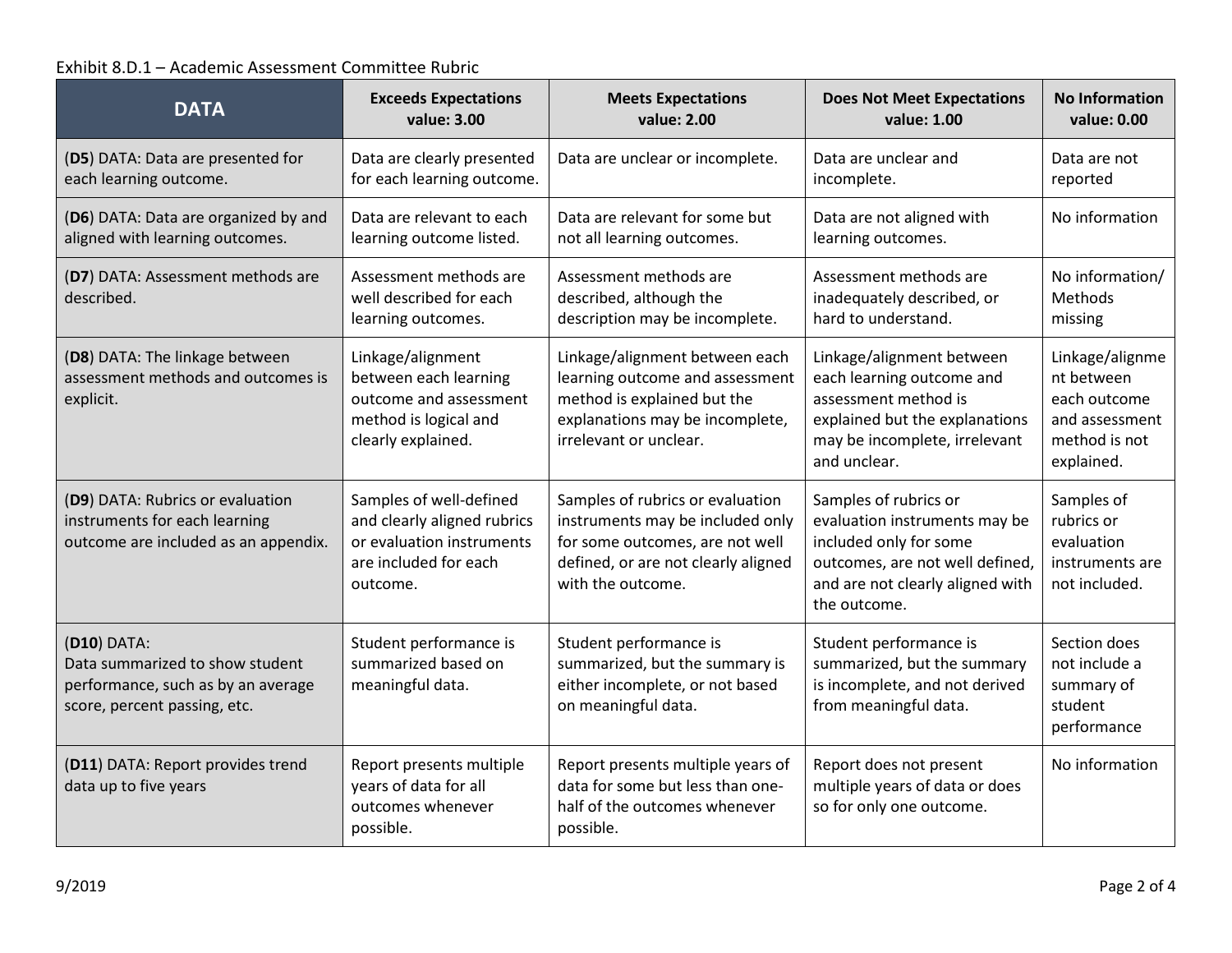| [O12] DATA: Report includes primary measures that extend beyond final course grades.                 | Yes - $3$ | No - 0 |
|------------------------------------------------------------------------------------------------------|-----------|--------|
| [O13] DATA: Report indicates that faculty or other qualified professionals performed the assessment. | Yes - $3$ | $No-0$ |

| <b>ANALYSIS/INTERPRETATION</b>                                                                                                 | <b>Exceeds Expectations</b><br>value: 3.00                                                                      | <b>Meets Expectations</b><br>value: 2.00                                                                                                                                                               | <b>Does Not Meet Expectations</b><br>value: 1.00                                                                  | $0 - No$<br><b>Information</b>                    |
|--------------------------------------------------------------------------------------------------------------------------------|-----------------------------------------------------------------------------------------------------------------|--------------------------------------------------------------------------------------------------------------------------------------------------------------------------------------------------------|-------------------------------------------------------------------------------------------------------------------|---------------------------------------------------|
| (AN14) Analysis/Interpretation:<br>Report provides an analysis of Data.                                                        | Report provides a complete<br>analysis of data from the<br>Data Section.                                        | Report provides some analysis<br>of data from the Data Section.                                                                                                                                        | Report provides some analysis of<br>data, but it is not linked to the data<br>presented in the Data Section.      | Report does not<br>provide an<br>analysis of Data |
| (AN15) Analysis/Interpretation:<br>Analysis draws clear connections<br>between analysis and Data.                              | Analysis is clearly based on<br>data presented in the Data<br>section of the report                             | Analysis is partially based on<br>data presented in the Data<br>section of the report.                                                                                                                 | Analysis not connected with the<br>data presented.                                                                | No Information                                    |
| (AN16) Analysis/Interpretation:<br>Analysis identifies areas of strength<br>and areas for improvement and<br>change over time. | Analysis clearly presents<br>students' strengths, areas<br>for improvement, and any<br>changes noted over time. | Analysis discusses some<br>students' strengths, areas for<br>improvement, or changes<br>noted over time. The<br>discussion may be incomplete,<br>unclear, or not evidently linked<br>to reported Data. | Analysis does not present students'<br>strengths, or areas for<br>improvement, or any changes<br>noted over time. | No Information                                    |